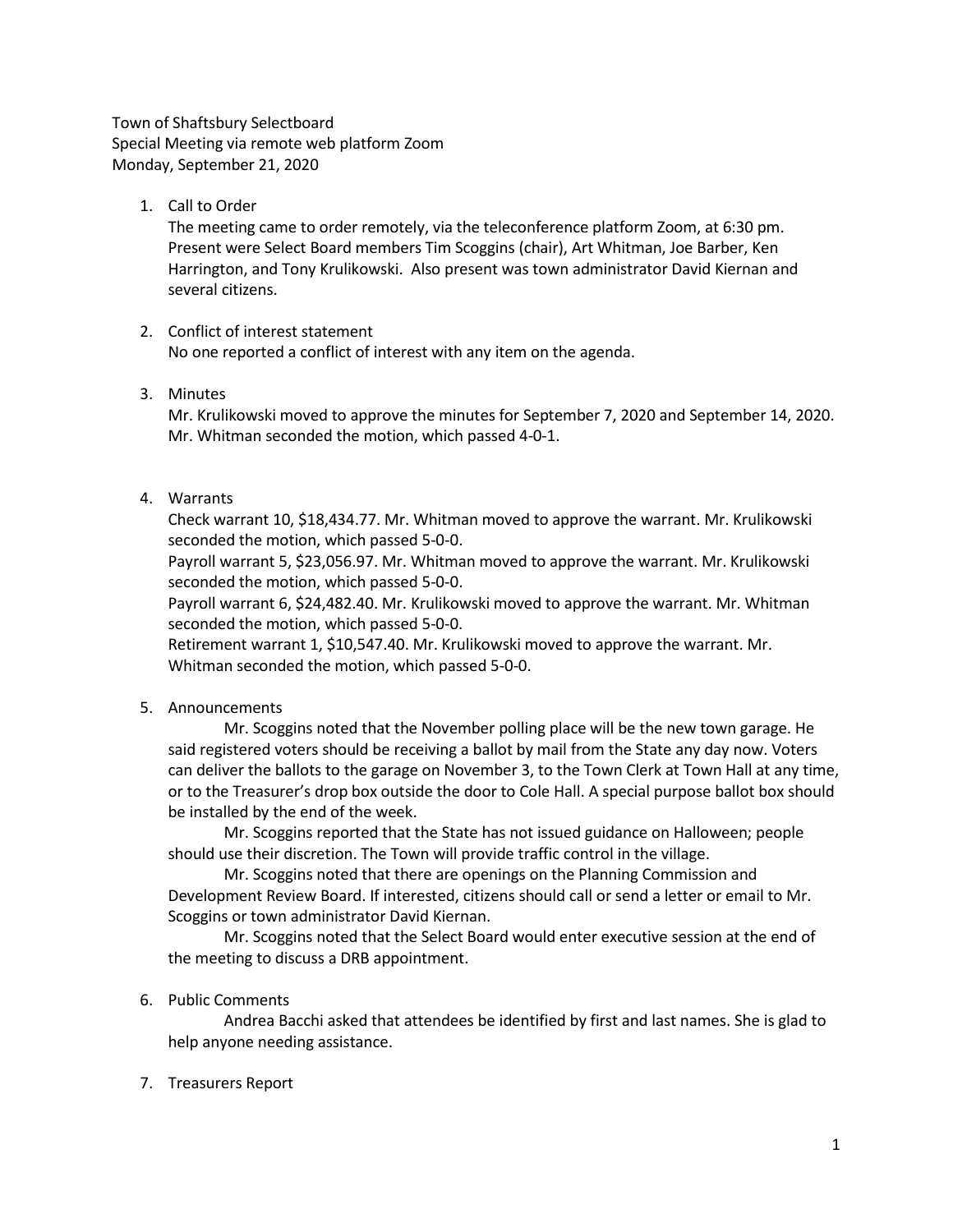Everyone should have received their tax bill by now. If not, call Melanie Dexter at 442 4038 x 2.

She appreciates all who mail in their tax payment. The online option is also convenient, for a fee of \$1.50.

Taxes are due November 6.

- 8. Appointment to elementary school district of new board member. Three candidates were considered, all very qualified and competent. The consensus of the Board was that Jeff Leake should be appointed. Mr. Krulikowski moved to appoint Mr. Leake to the board of the Southwest Vermont Union Elementary School District Board. Mr. Whitman seconded the motion, which passed 5-0-0. Mr. Scoggins thanked Mr. Fenick and Ms. Dornhoeffer for also being willing to serve.
- 9. Ted Habberfield explained why he wishes to serve on the DRB. He said he'd been looking for a way to be involved since his family moved to Shaftsbury in 2015. He has always been interested in how development can shape a town or city. He thinks he can be a contributor. His work has exposed him to reading and understanding regulations. It will give him an opportunity to meet more townspeople and better know the Town.

Mr. Whitman asked if he had served on any town boards in other communities in which he has lived. He said he has not.

He said he no longer commutes to Buffalo but is now here full time.

Mr. Huncharek, chair of the DRB, said Dr. Habberfield has dedicated his entire professional career to helping people in the field of clinical psychology, where he has surely developed notable listening and communication skills. One of the most important qualities a DRB member can have is empathy, which Dr. Habberfield has in abundance. Mr. Huncharek encouraged the Board to appoint Mr. Habberfield to the DRB.

## 10. Discussion of Roadside Commercial expansion

Mr. Scoggins described how non-conforming businesses must now close down and become conforming with the surrounding zoning if those uses are abandoned for more than a year. He said the Select Board thought expanding the RC zone to cover those non-conforming businesses would be a good idea. However, many citizens came out against the idea. Further, it was pointed out by Jim Sullivan of BCRC that any expansion of roadside commercial zoning does not conform with the state and regional plans. Mr. Sullivan suggested that instead the grandfathering period should be lengthened. Mr. Scoggins also explained that upon inspection, it was realized that RC does not allow retail stores, so the move would not preserve businesses like the Chocolate Barn, which was the original intention.

For these reasons, Mr. Scoggins suggested that the Board's charge to Planning Commission to consider expansion of the RC zone should be withdrawn.

Mr. Harrington said most of the citizens with whom he's talked are in favor of the proposal. He said the matter should be put to vote by the citizens.

Mr. Whitman said if the RC definition does not allow retail the proposal to expand the district should be withdrawn.

Mr. Krulikowski and Mr. Barber agreed that the matter should be withdrawn.

Mr. Krulikowski moved to withdraw the charge to the Planning Commission to explore expanding the RC zone to include the cluster of businesses at Hidden Valley, postponing indefinitely consideration of the issue. Mr. Whitman seconded the motion. Upon roll call vote the motion passed 5-0-0.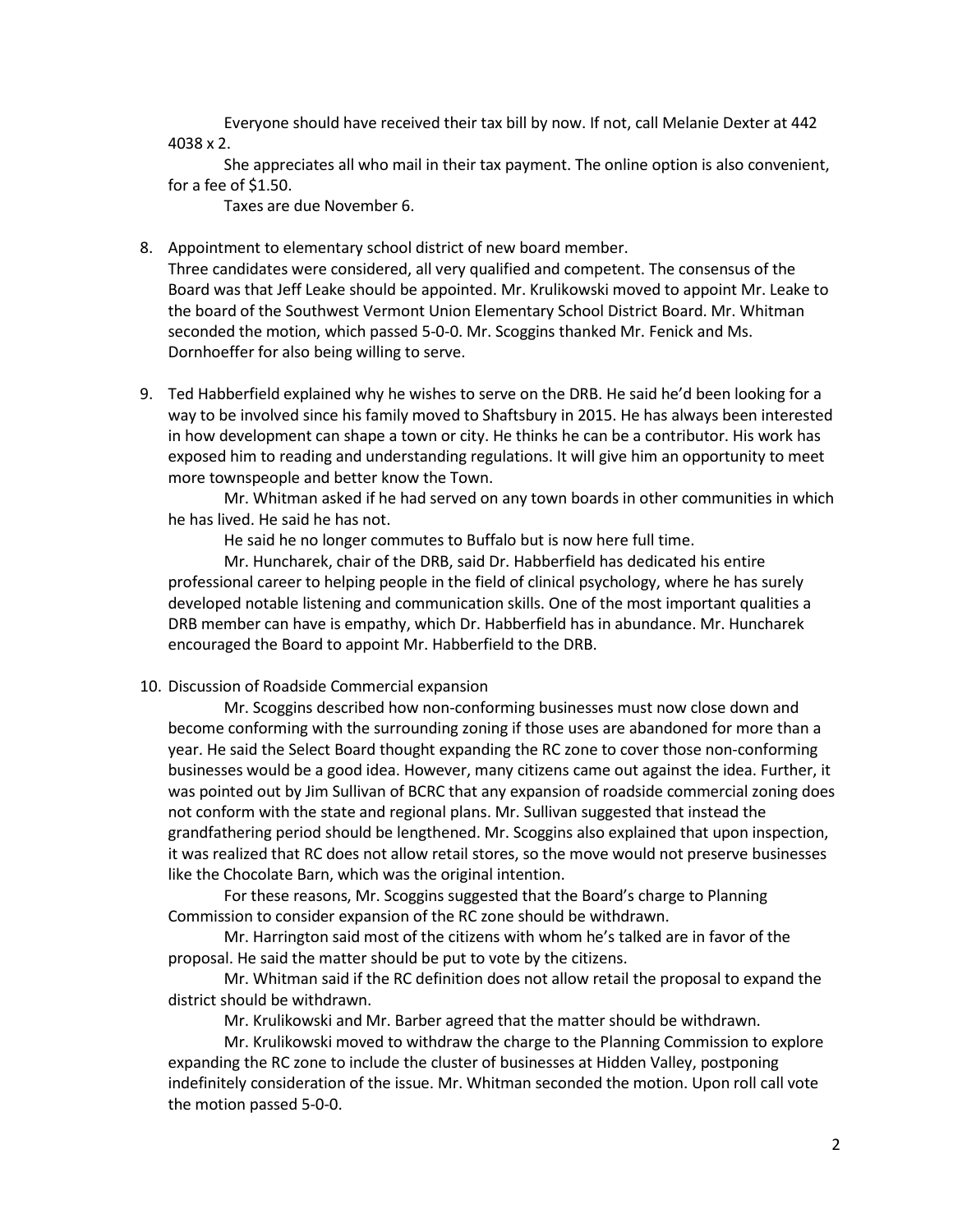Mr. Harrington moved to charge the Planning Commission to explore the lengthening of the grandfathering period to five years. Mr. Whitman asked that the motion be amended to ask the Planning Commission to consider what is a feasible lengthening of the grandfathering period. Because Mr. Harrington's motion was not seconded, it was not pursued. Mr. Whitman moved to charge the Planning Commission to explore the feasibility of lengthening the grandfathering period, to explore whether it could be made retroactive, and to come to the Select Board with a recommendation. Mr. Krulikowski seconded the motion. The motion passed 5-0-0.

### 11. Cole Hall renovation

Mr. Kiernan said many interesting options for future redevelopment have recently appeared. Naomi Miller said Climate Advocates Bennington, part of the statewide 350Vermont organization, is active in promoting reforestation to sequester carbon. The Maple Hill Fund has donated \$2000 to help the group plant trees in Shaftsbury. Climate Advocates Bennington hopes to plant 10-15 fruit trees at Cole Hall with those funds – to both sequester carbon and provide food – with the Select Board's approval.

Mr. Kiernan said the redevelopment of the Cole Hall complex will be a long term process. An earlier iteration of a redevelopment plan will be revisited, assuming an accessibility grant can be secured. He will apply for that grant this autumn.

Mr. Krulikowski said it would be important to prepare the site carefully for the tree planting, as the soils have been greatly urbanized over the years. Ms. Miller said Jim White, tree warden, reported that volunteer labor from the Career Development Center could help with the task. Ms. Miller and Mr. Kiernan suggested that the northern part of the lot (near the salt shed) could be the best place to start.

Mr. Kiernan said he would have to seek professional review, via an RFP, to help plan out the accessibility grant in the upcoming weeks. There was no objection to that plan.

Mr. Scoggins wondered if the garage slab could be left as a parking area. Mr. Kiernan said a drain runs beneath the slab. The slab must be removed in order to investigate the drain.

Mr. Scoggins thanked Ms. Miller and Climate Advocates for the donation of trees. He indicated that the Mr. Kiernan should proceed as outlined and that we welcome these outside funding sources.

#### 12. DPW Report

Mr. Kiernan brought up purchasing a multi-functioning tractor/mower, which with attachments could be a bucket loader, backhoe, broom sweeper, and more. Mr. Whitman said Mr. Yanotti had talked about the matter with him. A Kubota has issues. A John Deere can't go slow enough. An International seems a better fit; though not the cheapest it has the greatest versatility.

The approximate price for the mowing machine with a front end loader would be \$147,000. Mr. Kiernan explained that the purchase of the mower was not in the town's capital plan. He said, however, a state equipment loan fund will loan up to \$110,000 at 2% per year over five years. The annual payments would come to about \$23,000 annually. Right now, the town is paying about \$24,000 annually for mowing. It would be necessary to come up with the remaining \$37,000. The recent sale of the fire truck could cover that sum. The loan application is due October 15. The mower and attachments would all be warranted.

Mr. Harrington said he'd like to see the machine himself.

Mr. Scoggins was concerned that using town crews to mow would cut down on road maintenance time, and that the machine might be used only a few months of the year. Mr.